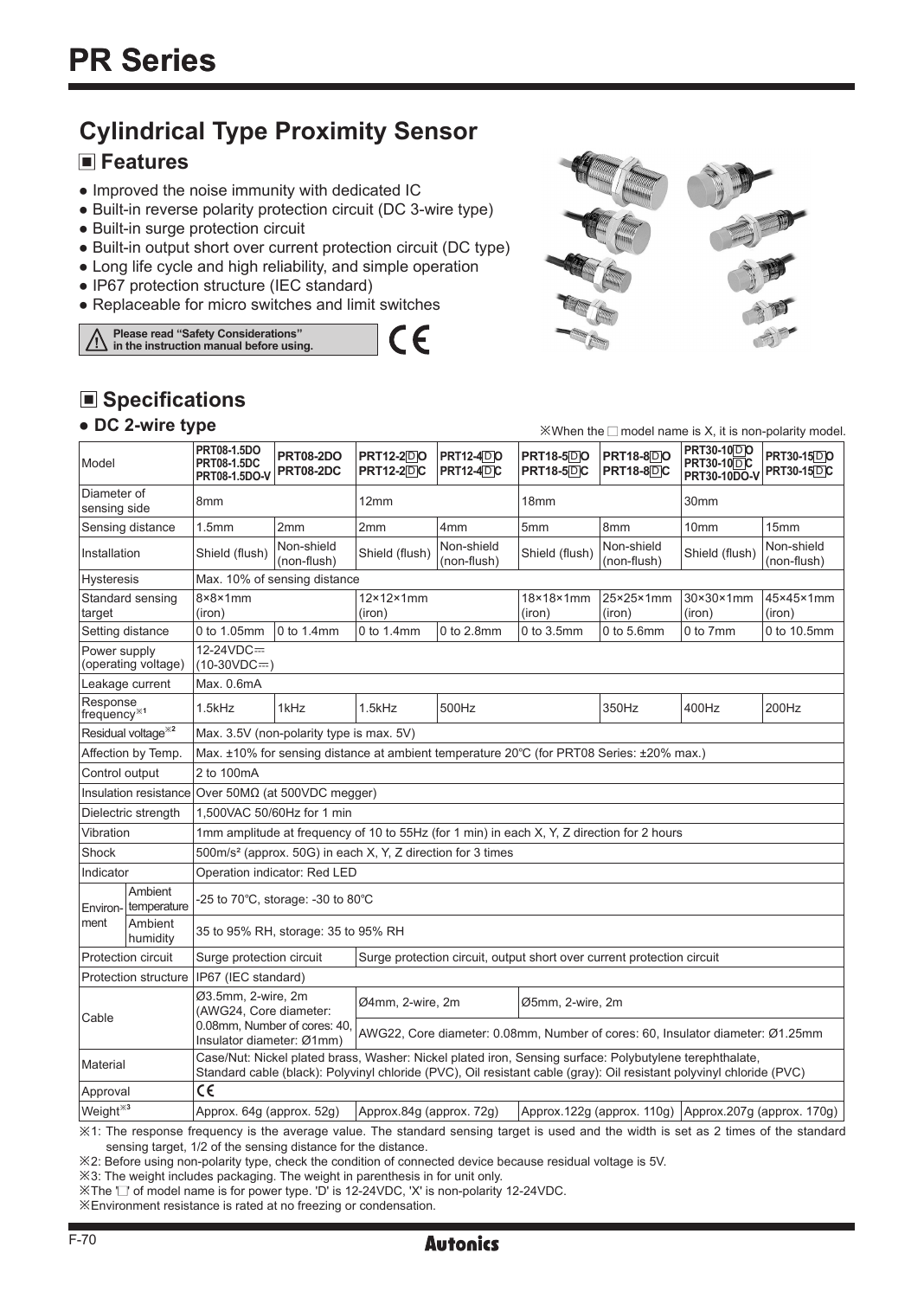**SENSORS**

### **Specifications**

#### **● DC 3-wire type**

| Model                               |                             | PR08-1.5DN<br><b>PR08-1.5DP</b><br>PR08-1.5DN2<br>PR08-1.5DP2                                                                                                                                                                   | <b>PR08-2DN</b><br><b>PR08-2DP</b><br><b>PR08-2DN2</b><br><b>PR08-2DP2</b> | <b>PR12-2DN</b><br><b>PR12-2DP</b><br><b>PR12-2DN2</b><br>PR12-2DP2                                                                                                                                                                          | <b>PR12-4DN</b><br><b>PR12-4DP</b><br><b>PR12-4DN2<br/>PR12-4DP2<br/>PRS12-4DN</b>   | <b>PR18-5DN</b><br><b>PR18-5DP</b><br><b>PR18-5DN2</b><br>PR18-5DP2                                 | <b>PR18-8DN</b><br><b>PR18-8DP</b><br><b>PR18-8DN2</b><br>PR18-8DP2     | <b>PR30-10DN</b><br><b>PR30-10DP</b><br>PR30-10DN2<br>PR30-10DP2 | <b>PR30-15DN</b><br><b>PR30-15DP</b><br>PR30-15DN2<br>PR30-15DP2                             | CONTROLLERS                       |  |  |
|-------------------------------------|-----------------------------|---------------------------------------------------------------------------------------------------------------------------------------------------------------------------------------------------------------------------------|----------------------------------------------------------------------------|----------------------------------------------------------------------------------------------------------------------------------------------------------------------------------------------------------------------------------------------|--------------------------------------------------------------------------------------|-----------------------------------------------------------------------------------------------------|-------------------------------------------------------------------------|------------------------------------------------------------------|----------------------------------------------------------------------------------------------|-----------------------------------|--|--|
|                                     |                             | <b>PRL08-1.5DN</b><br><b>PRL08-1.5DP</b><br><b>PRL08-1.5DN2</b><br><b>PRL08-1.5DP2</b>                                                                                                                                          | <b>PRL08-2DN</b><br>PRL08-2DP<br><b>PRL08-2DN2</b><br><b>PRL08-2DP2</b>    | <b>PRS12-2DN</b><br><b>PRS12-2DP</b><br><b>PRS12-2DN2</b><br><b>PRS12-2DP2</b>                                                                                                                                                               | <b>PRS12-4DP</b><br>PRS12-4DN2<br><b>PRS12-4DP2</b><br>PRL12-4DN<br><b>PRL12-4DP</b> | <b>PR18-5DN-V</b><br><b>PRL18-5DN</b><br><b>PRL18-5DP</b><br><b>PRL18-5DN2</b><br><b>PRL18-5DP2</b> | <b>PRL18-8DN</b><br>PRL18-8DP<br><b>PRL18-8DN2</b><br><b>PRL18-8DP2</b> | <b>PRL30-10DN</b><br><b>PRL30-10DP</b>                           | <b>PRL30-15DN</b><br><b>PRL30-15DP</b><br>PRL30-10DN2 PRL30-15DN2<br>PRL30-10DP2 PRL30-15DP2 | <b>MOTION DEVICES</b>             |  |  |
| Diameter of<br>sensing side         |                             | 8mm                                                                                                                                                                                                                             |                                                                            | 12mm                                                                                                                                                                                                                                         |                                                                                      | 18 <sub>mm</sub>                                                                                    |                                                                         | 30mm                                                             |                                                                                              | <b>SOFTWARE</b>                   |  |  |
|                                     | Sensing distance            | 1.5 <sub>mm</sub>                                                                                                                                                                                                               | 2mm                                                                        | 2mm                                                                                                                                                                                                                                          | 4 <sub>mm</sub>                                                                      | 5mm                                                                                                 | 8mm                                                                     | 10 <sub>mm</sub>                                                 | 15mm                                                                                         |                                   |  |  |
| Installation                        |                             | Shield (flush)                                                                                                                                                                                                                  | Non-shield<br>(non-flush)                                                  | Shield (flush)                                                                                                                                                                                                                               | Non-shield<br>(non-flush)                                                            | Shield (flush)                                                                                      | Non-shield<br>(non-flush)                                               | Shield (flush)                                                   | Non-shield<br>(non-flush)                                                                    |                                   |  |  |
| <b>Hysteresis</b>                   |                             |                                                                                                                                                                                                                                 | Max. 10% of sensing distance                                               |                                                                                                                                                                                                                                              |                                                                                      |                                                                                                     |                                                                         |                                                                  |                                                                                              |                                   |  |  |
| target                              | Standard sensing            | 8×8×1mm (iron)                                                                                                                                                                                                                  |                                                                            | $12\times12\times1$ mm (iron)                                                                                                                                                                                                                |                                                                                      | 18×18×1mm<br>(iron)                                                                                 | 25×25×1mm<br>(iron)                                                     | 30×30×1mm<br>(iron)                                              | 45×45×1mm<br>(iron)                                                                          |                                   |  |  |
|                                     | Setting distance            | 0 to 1.05mm                                                                                                                                                                                                                     | 0 to 1.4mm                                                                 | $0$ to 1.4mm                                                                                                                                                                                                                                 | 0 to 2.8mm                                                                           | $0$ to $3.5$ mm                                                                                     | $0$ to $5.6$ mm                                                         | 0 to 7mm                                                         | 0 to 10.5mm                                                                                  | Photoelectric                     |  |  |
| Power supply                        | (operation voltage)         | 12-24VDC=<br>$(10-30VDC=)$                                                                                                                                                                                                      |                                                                            |                                                                                                                                                                                                                                              |                                                                                      |                                                                                                     |                                                                         |                                                                  |                                                                                              | Sensors                           |  |  |
| Current<br>consumption              |                             | Max. 10mA                                                                                                                                                                                                                       |                                                                            |                                                                                                                                                                                                                                              |                                                                                      |                                                                                                     | Fiber Optic<br>Sensors                                                  |                                                                  |                                                                                              |                                   |  |  |
| Response<br>frequency <sup>*1</sup> |                             | 1.5kHz                                                                                                                                                                                                                          | 1kHz                                                                       | 1.5kHz                                                                                                                                                                                                                                       | 500Hz                                                                                |                                                                                                     | 350Hz                                                                   | 400Hz                                                            | 200Hz                                                                                        | (C)<br>LiDAR                      |  |  |
| Residual voltage                    |                             | Max. 2.0V<br>Max. 1.5V                                                                                                                                                                                                          |                                                                            |                                                                                                                                                                                                                                              |                                                                                      |                                                                                                     |                                                                         |                                                                  |                                                                                              |                                   |  |  |
| Affection by Temp.                  |                             | Max. ±10% for sensing distance at ambient temperature 20°C, PR08 Series: max. ±20%                                                                                                                                              |                                                                            |                                                                                                                                                                                                                                              |                                                                                      |                                                                                                     |                                                                         |                                                                  |                                                                                              |                                   |  |  |
| Control output                      |                             | Max. 200mA                                                                                                                                                                                                                      |                                                                            |                                                                                                                                                                                                                                              |                                                                                      |                                                                                                     |                                                                         |                                                                  |                                                                                              |                                   |  |  |
|                                     | Insulation resistance       | Over $50M\Omega$ (at $500VDC$ megger)                                                                                                                                                                                           |                                                                            |                                                                                                                                                                                                                                              |                                                                                      |                                                                                                     |                                                                         |                                                                  |                                                                                              |                                   |  |  |
|                                     | Dielectric strength         | 1,500VAC 50/60Hz for 1 min                                                                                                                                                                                                      |                                                                            |                                                                                                                                                                                                                                              |                                                                                      |                                                                                                     |                                                                         |                                                                  |                                                                                              |                                   |  |  |
| Vibration                           |                             | 1mm amplitude at frequency of 10 to 55Hz (for 1 min) in each X, Y, Z direction for 2 hours                                                                                                                                      |                                                                            |                                                                                                                                                                                                                                              |                                                                                      |                                                                                                     |                                                                         |                                                                  |                                                                                              |                                   |  |  |
| Shock                               |                             | 500m/s <sup>2</sup> (approx. 50G) in each X, Y, Z direction for 3 times                                                                                                                                                         |                                                                            |                                                                                                                                                                                                                                              |                                                                                      |                                                                                                     |                                                                         |                                                                  |                                                                                              |                                   |  |  |
| Indicator                           |                             | Operation indicator: Red LED                                                                                                                                                                                                    |                                                                            |                                                                                                                                                                                                                                              |                                                                                      |                                                                                                     |                                                                         |                                                                  |                                                                                              |                                   |  |  |
| Environ-                            | Ambient<br>temperature      |                                                                                                                                                                                                                                 | -25 to 70°C, storage: -30 to 80°C                                          |                                                                                                                                                                                                                                              |                                                                                      |                                                                                                     |                                                                         |                                                                  |                                                                                              | (G)<br>Pressure<br><b>Sensors</b> |  |  |
| ment                                | Ambient<br>humidity         | 35 to 95%RH, storage: 35 to 95%RH                                                                                                                                                                                               |                                                                            |                                                                                                                                                                                                                                              |                                                                                      |                                                                                                     |                                                                         |                                                                  | Rotary                                                                                       |                                   |  |  |
|                                     | Protection circuit          | Surge protection circuit, Reverse polarity protection circuit, output short over current protection circuit                                                                                                                     |                                                                            |                                                                                                                                                                                                                                              |                                                                                      |                                                                                                     |                                                                         |                                                                  |                                                                                              |                                   |  |  |
|                                     | <b>Protection structure</b> | IP67 (IEC standard)                                                                                                                                                                                                             |                                                                            |                                                                                                                                                                                                                                              |                                                                                      |                                                                                                     |                                                                         |                                                                  |                                                                                              |                                   |  |  |
| Material                            |                             | Case/Nut: Nickel plated brass, Washer: Nickel plated iron, Sensing surface: Polybutylene terephthalate,<br>Standard cable (black): Polyvinyl chloride (PVC), Oil resistant cable (gray): Oil resistant polyvinyl chloride (PVC) |                                                                            |                                                                                                                                                                                                                                              |                                                                                      |                                                                                                     |                                                                         |                                                                  | Connectors<br><b>Connector Cables/</b><br><b>Sensor Distribution</b><br><b>Boxes/Sockets</b> |                                   |  |  |
| Cable                               |                             | Ø3.5mm, 3-wire, 2m<br>Ø4mm, 3-wire, 2m<br>Ø5mm, 3-wire, 2m<br>(AWG24, Core diameter: 0.08mm.                                                                                                                                    |                                                                            |                                                                                                                                                                                                                                              |                                                                                      |                                                                                                     |                                                                         |                                                                  |                                                                                              |                                   |  |  |
|                                     |                             | Number of cores: 40,<br>AWG22, Core diameter: 0.08mm, Number of cores: 60, Insulator diameter: Ø1.25mm<br>Insulator diameter: Ø1mm)                                                                                             |                                                                            |                                                                                                                                                                                                                                              |                                                                                      |                                                                                                     |                                                                         |                                                                  |                                                                                              |                                   |  |  |
| Approval                            |                             | $\epsilon$                                                                                                                                                                                                                      |                                                                            |                                                                                                                                                                                                                                              |                                                                                      |                                                                                                     |                                                                         |                                                                  |                                                                                              |                                   |  |  |
| Weight <sup>**2</sup>               |                             | PR: Approx. 64g (approx. 52g)<br>PRL: Approx. 66g (approx. 54g)                                                                                                                                                                 |                                                                            | PR: Approx. 84g (approx. 72g)<br>PR: Approx. 207g (approx. 170g)<br>PR: Approx. 122g (approx. 110g)<br>PRS: Approx. 82g (approx. 70g)<br>PRL: Approx. 142g (approx. 130g) PRL: Approx. 247g (approx. 210g)<br>PRL: Approx. 88g (approx. 76g) |                                                                                      |                                                                                                     |                                                                         |                                                                  |                                                                                              |                                   |  |  |

※1: The response frequency is the average value. The standard sensing target is used and the width is set as 2 times of the standard sensing target, 1/2 of the sensing distance for the distance.

※2: The weight includes packaging. The weight in parenthesis in for unit only.

※Environment resistance is rated at no freezing or condensation.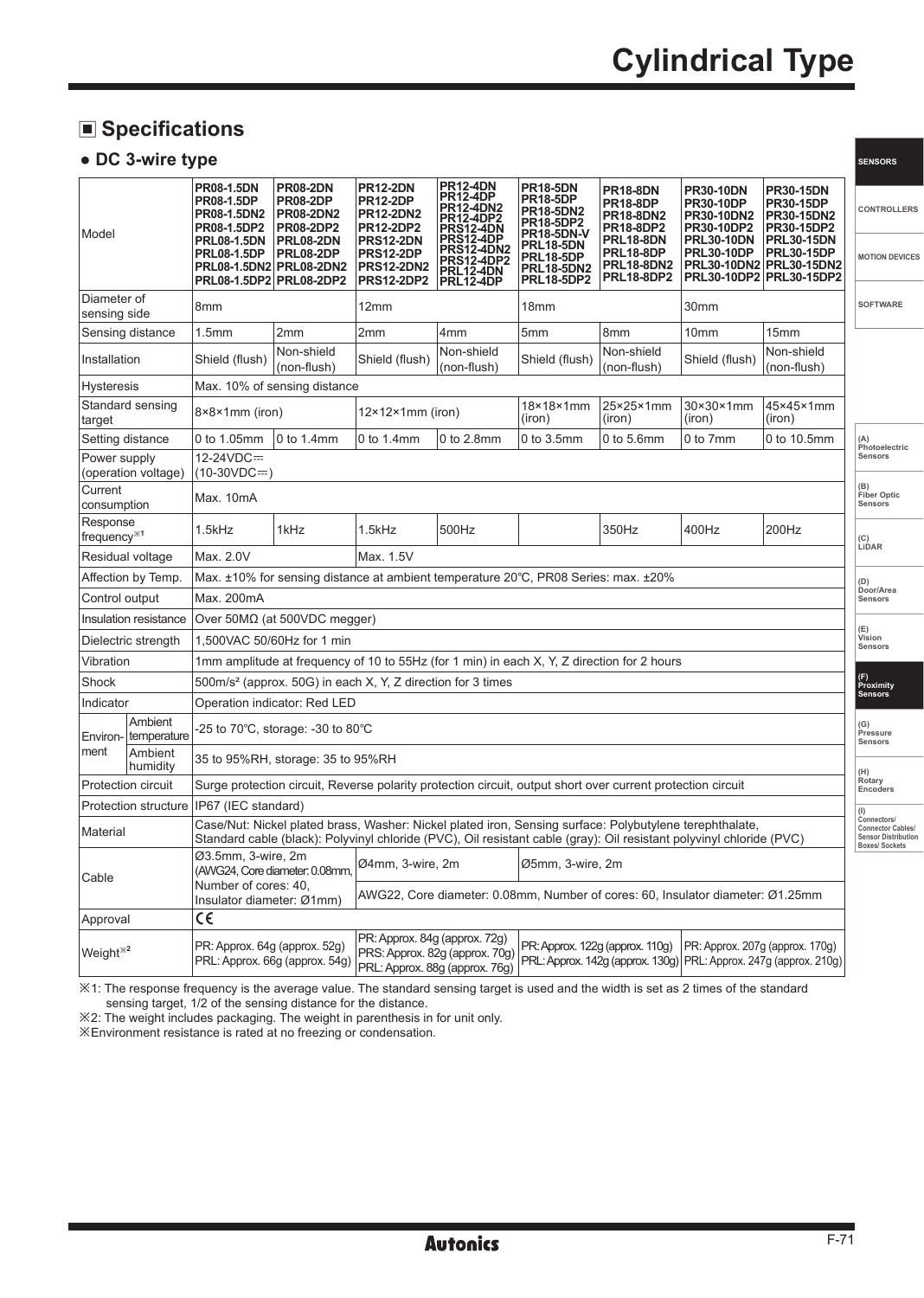# **Specifications**

#### **● AC 2-wire type**

| Model                       |                                  | <b>PR12-2AO</b><br><b>PR12-2AC</b>                                                                                                                          | <b>PR12-4AO</b><br><b>PR12-4AC</b> | <b>PR18-5AO</b><br><b>PR18-5AC</b><br><b>PRL18-5AO</b><br>PRL18-5AC | <b>PR18-8AO</b><br><b>PR18-8AC</b><br><b>PRL18-8AO</b><br><b>PRL18-8AC</b> | <b>PR30-10AO</b><br><b>PR30-10AC</b><br><b>PRL30-10AO</b><br><b>PRL30-10AC</b> | <b>PR30-15AO</b><br><b>PR30-15AC</b><br><b>PRL30-15AO</b><br><b>PRL30-15AC</b> |  |  |  |  |
|-----------------------------|----------------------------------|-------------------------------------------------------------------------------------------------------------------------------------------------------------|------------------------------------|---------------------------------------------------------------------|----------------------------------------------------------------------------|--------------------------------------------------------------------------------|--------------------------------------------------------------------------------|--|--|--|--|
| Diameter of<br>sensing side |                                  | 12mm                                                                                                                                                        |                                    | 18 <sub>mm</sub>                                                    |                                                                            | 30mm                                                                           |                                                                                |  |  |  |  |
| Sensing distance            |                                  | 2mm                                                                                                                                                         | 4 <sub>mm</sub>                    | 5mm<br>8 <sub>mm</sub>                                              |                                                                            | 10mm                                                                           | 15mm                                                                           |  |  |  |  |
| Installation                |                                  | Shield (flush)                                                                                                                                              | Non-shield<br>(non-flush)          | Shield (flush)                                                      | Non-shield<br>Shield (flush)<br>(non-flush)                                |                                                                                | Non-shield<br>(non-flush)                                                      |  |  |  |  |
| <b>Hysteresis</b>           |                                  | Max. 10% of sensing distance                                                                                                                                |                                    |                                                                     |                                                                            |                                                                                |                                                                                |  |  |  |  |
| target                      | Standard sensing                 | $12\times12\times1$ mm (iron)                                                                                                                               |                                    |                                                                     | $18\times18\times1$ mm (iron) 25×25×1mm (iron) 30×30×1mm (iron)            |                                                                                | 45×45×1mm (iron)                                                               |  |  |  |  |
| Setting distance            |                                  | 0 to 1.4mm                                                                                                                                                  | 0 to 2.8mm                         | 0 to 3.5mm                                                          | $0$ to $5.6$ mm                                                            | 0 to 7mm                                                                       | 0 to 10.5mm                                                                    |  |  |  |  |
| Power supply                | (operation voltage)              | 100-240VAC $\sim$<br>$(85-264VAC\sim)$                                                                                                                      |                                    |                                                                     |                                                                            |                                                                                |                                                                                |  |  |  |  |
| Leakage current             |                                  | Max. 2.5mA                                                                                                                                                  |                                    |                                                                     |                                                                            |                                                                                |                                                                                |  |  |  |  |
|                             | Response frequency <sup>*1</sup> | 20Hz                                                                                                                                                        |                                    |                                                                     |                                                                            |                                                                                |                                                                                |  |  |  |  |
| Residual voltage            |                                  | Max. 10V                                                                                                                                                    |                                    |                                                                     |                                                                            |                                                                                |                                                                                |  |  |  |  |
| Affection by Temp.          |                                  | Max. $\pm$ 10% for sensing distance at ambient temperature 20 $\degree$ C                                                                                   |                                    |                                                                     |                                                                            |                                                                                |                                                                                |  |  |  |  |
| Control output              |                                  | 5 to 200mA<br>5 to 150mA                                                                                                                                    |                                    |                                                                     |                                                                            |                                                                                |                                                                                |  |  |  |  |
| Insulation resistance       |                                  | Over $50MΩ$ (at $500VDC$ megger)                                                                                                                            |                                    |                                                                     |                                                                            |                                                                                |                                                                                |  |  |  |  |
| Dielectric strength         |                                  | 2.500VAC 50/60Hz for 1 min                                                                                                                                  |                                    |                                                                     |                                                                            |                                                                                |                                                                                |  |  |  |  |
| Vibration                   |                                  | 1mm amplitude at frequency of 10 to 55Hz (for 1 min) in each X, Y, Z direction for 2 hours                                                                  |                                    |                                                                     |                                                                            |                                                                                |                                                                                |  |  |  |  |
| Shock                       |                                  | 500m/s <sup>2</sup> (approx. 50G) in each X, Y, Z direction for 3 times                                                                                     |                                    |                                                                     |                                                                            |                                                                                |                                                                                |  |  |  |  |
| Indicator                   |                                  | Operation indicator: Red LED                                                                                                                                |                                    |                                                                     |                                                                            |                                                                                |                                                                                |  |  |  |  |
| Environ-                    | Ambient<br>temperature           | -25 to 70°C, storage: -30 to 80°C                                                                                                                           |                                    |                                                                     |                                                                            |                                                                                |                                                                                |  |  |  |  |
| ment                        | Ambient<br>humidity              | 35 to 95%RH, storage: 35 to 95%RH                                                                                                                           |                                    |                                                                     |                                                                            |                                                                                |                                                                                |  |  |  |  |
| Protection circuit          |                                  | Surge protection circuit                                                                                                                                    |                                    |                                                                     |                                                                            |                                                                                |                                                                                |  |  |  |  |
|                             | <b>Protection structure</b>      | IP67 (IEC standard)                                                                                                                                         |                                    |                                                                     |                                                                            |                                                                                |                                                                                |  |  |  |  |
|                             |                                  | Ø4mm, 2-wire, 2m<br>Ø5mm, 2-wire, 2m                                                                                                                        |                                    |                                                                     |                                                                            |                                                                                |                                                                                |  |  |  |  |
| Cable                       |                                  | AWG22, Core diameter: 0.08mm, Number of cores: 60, Insulator diameter: Ø1.25mm                                                                              |                                    |                                                                     |                                                                            |                                                                                |                                                                                |  |  |  |  |
| Insulation type             |                                  | Double insulation or reinforced insulation<br>(Mark: 回, dielectric strength between the measuring input part and the power part: 1kV)                       |                                    |                                                                     |                                                                            |                                                                                |                                                                                |  |  |  |  |
| Material                    |                                  | Case/Nut: Nickel plated brass, Washer: Nickel plated iron, Sensing surface: Polybutylene terephthalate,<br>Standard cable (black): Polyvinyl chloride (PVC) |                                    |                                                                     |                                                                            |                                                                                |                                                                                |  |  |  |  |
| Approval                    |                                  | $\epsilon$                                                                                                                                                  |                                    |                                                                     |                                                                            |                                                                                |                                                                                |  |  |  |  |
| Weight <sup>*2</sup>        |                                  | Approx. 84g (approx. 66g)                                                                                                                                   |                                    | PR: Approx. 130g (approx. 118g)<br>PRL: Approx. 142g (approx. 130g) |                                                                            | PR: Approx. 207g (approx. 170g)<br>PRL: Approx. 245g (approx. 208g)            |                                                                                |  |  |  |  |

※1: The response frequency is the average value. The standard sensing target is used and the width is set as 2 times of the standard sensing target, 1/2 of the sensing distance for the distance.

※2: The weight includes packaging. The weight in parenthesis in for unit only.

※Environment resistance is rated at no freezing or condensation.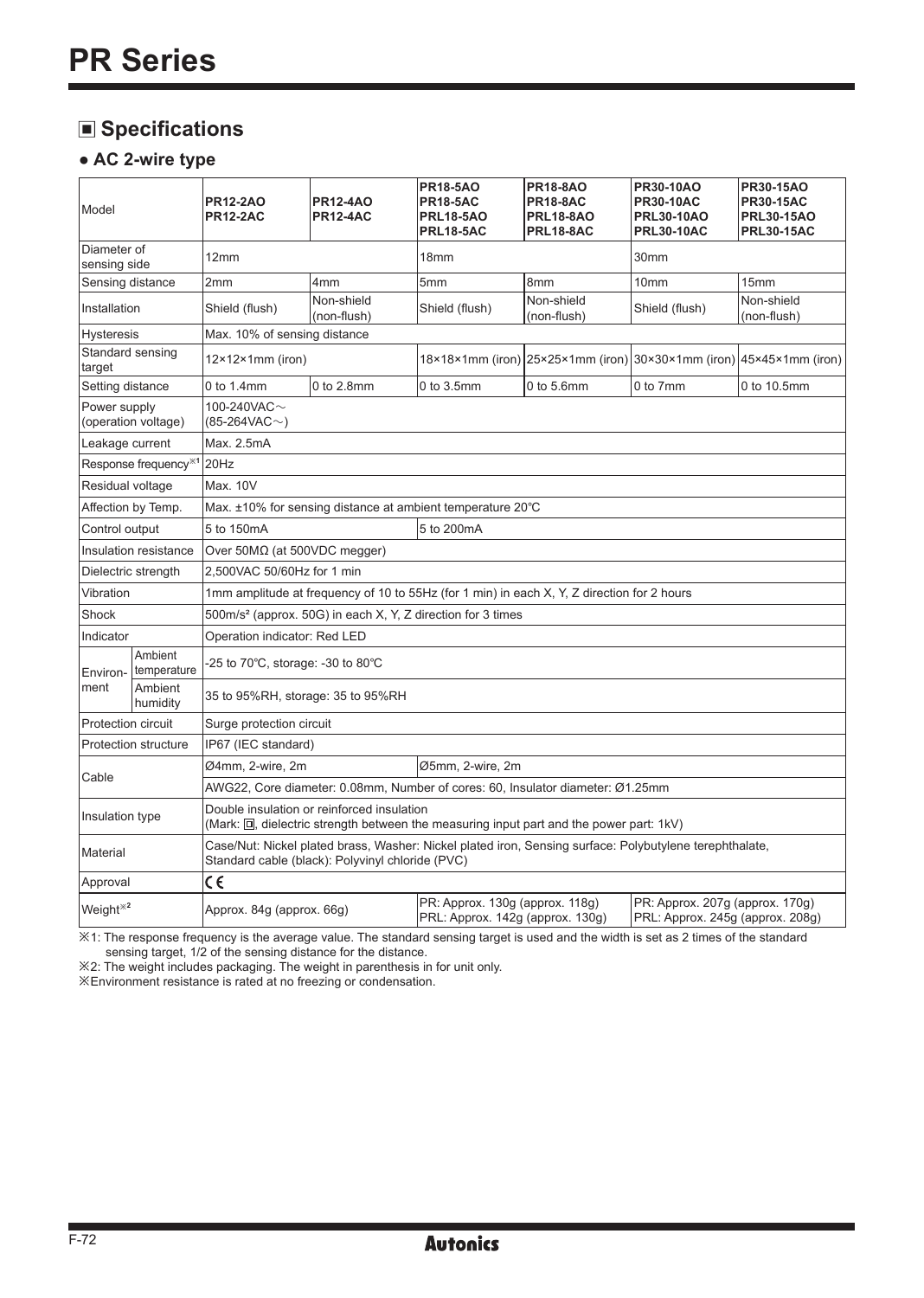# **Cylindrical Type**

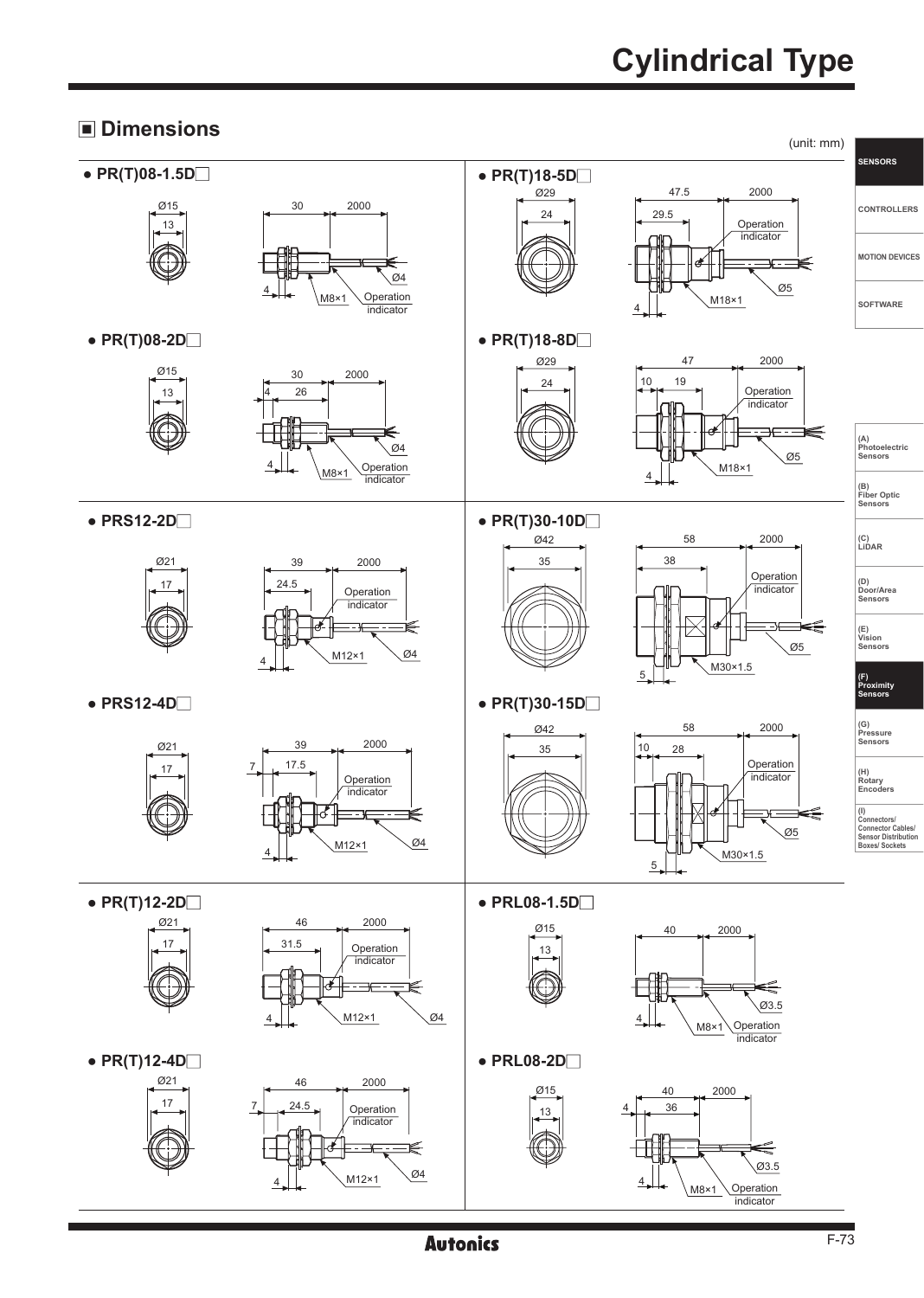# **PR Series**

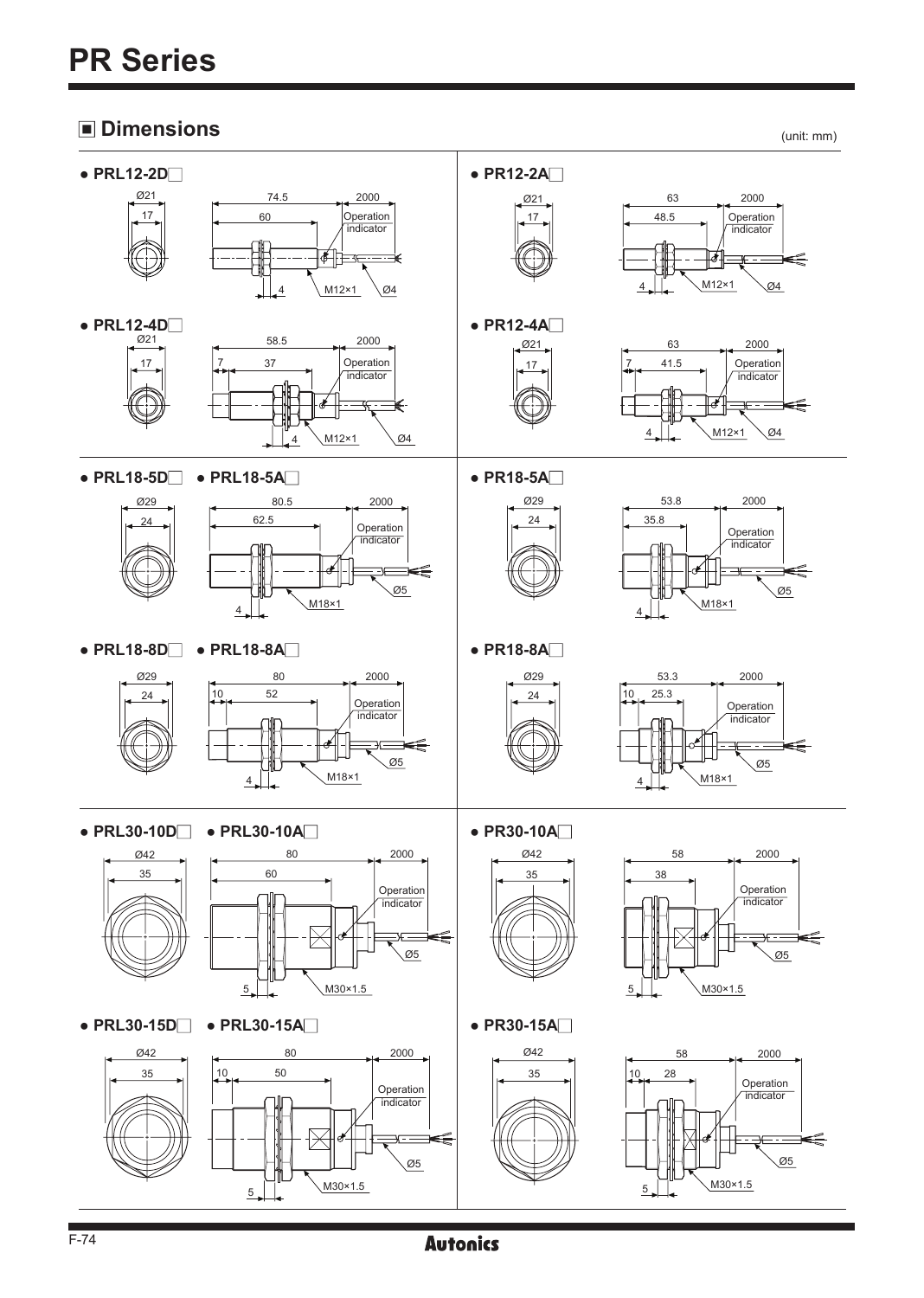### **Control Output Diagram and Load Operation**

**DC 2-wire type**



#### **DC 3-wire type**



#### **AC 2-wire type**



# **Connections**

#### Load Load ※The load can be connected to either wire.  $0.0V$  $-00V$  $+0+$  $O + V$ Blue Blue Brown Brown **DC 2-wire type**

#### **DC 3-wire type**



| (A)<br>Photoelectric<br>Sensors      |
|--------------------------------------|
| (B)<br><b>Fiber Optic</b><br>Sensors |
| (C)<br>LIDAR                         |
| (D)<br>Door/Area<br>Sensors          |

**SENSORS**

**CONTROLLERS**

**MOTION DEVICES**

**SOFTWARE**

**(E) Vision Sensors**

**(F) Proximity Sensors**

**(G) Pressure Sensors** 

**(H) Rotary Encoders** 

**(I) Connectors/**

**Connector Cables/ Sensor Distribution Boxes/ Sockets**

### **AC 2-wire type**



※The load can be connected to either wire.

example of the contract of the contract of the contract of the contract of the contract of the contract of the contract of the contract of the contract of the contract of the contract of the contract of the contract of the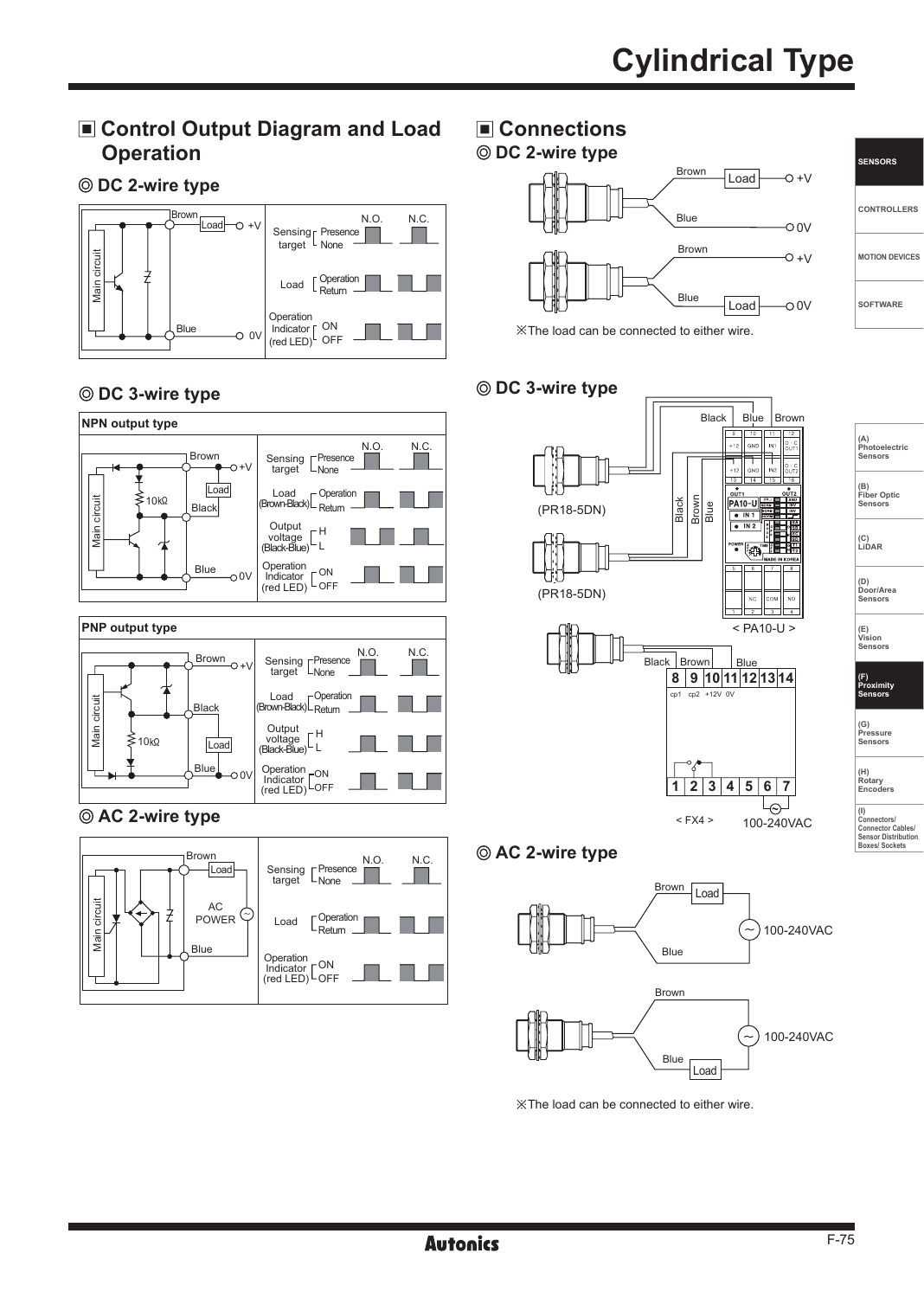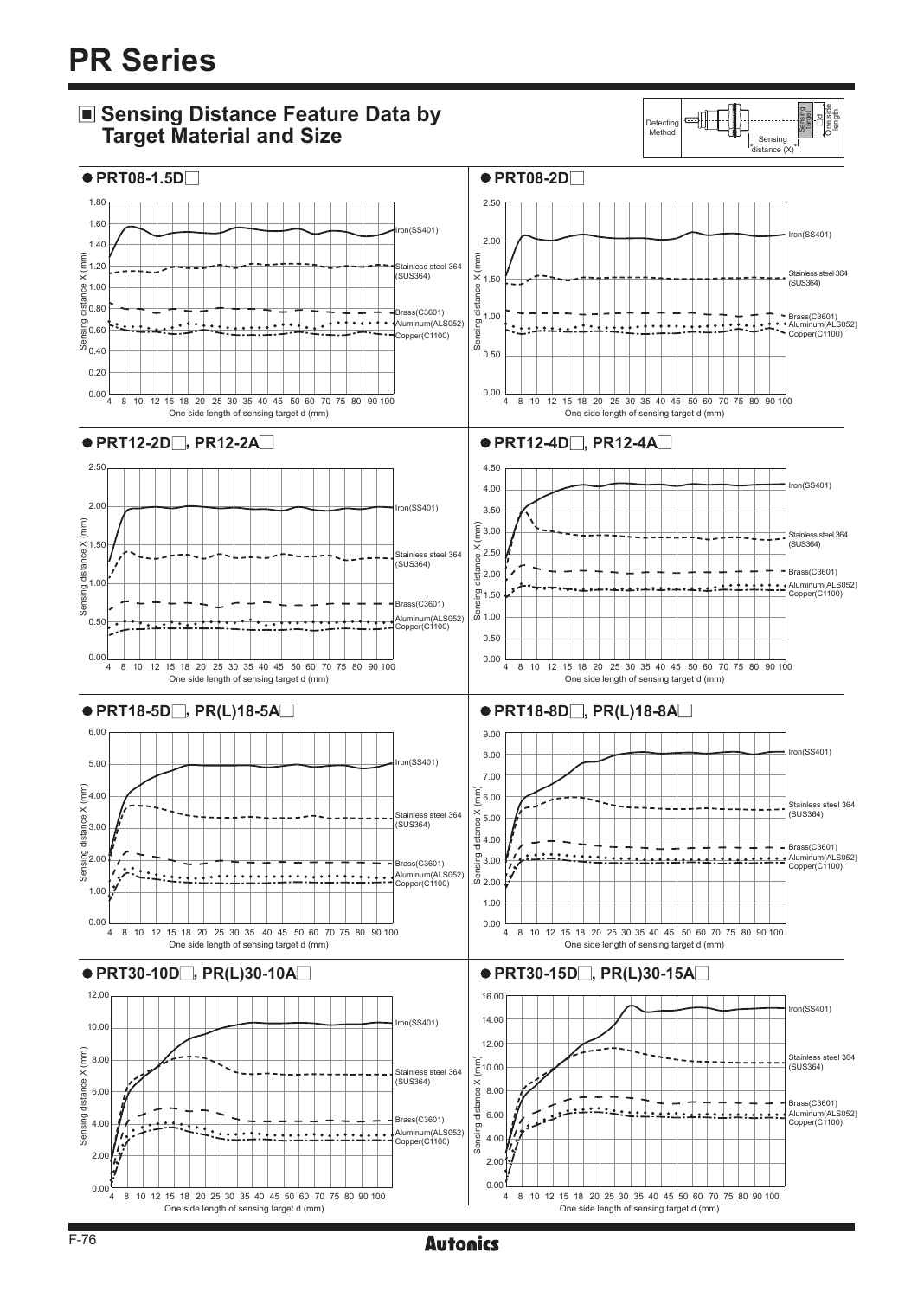# **Cylindrical Type**



example and **Autonics** and the set of the set of the set of the set of the set of the set of the set of the set of the set of the set of the set of the set of the set of the set of the set of the set of the set of the set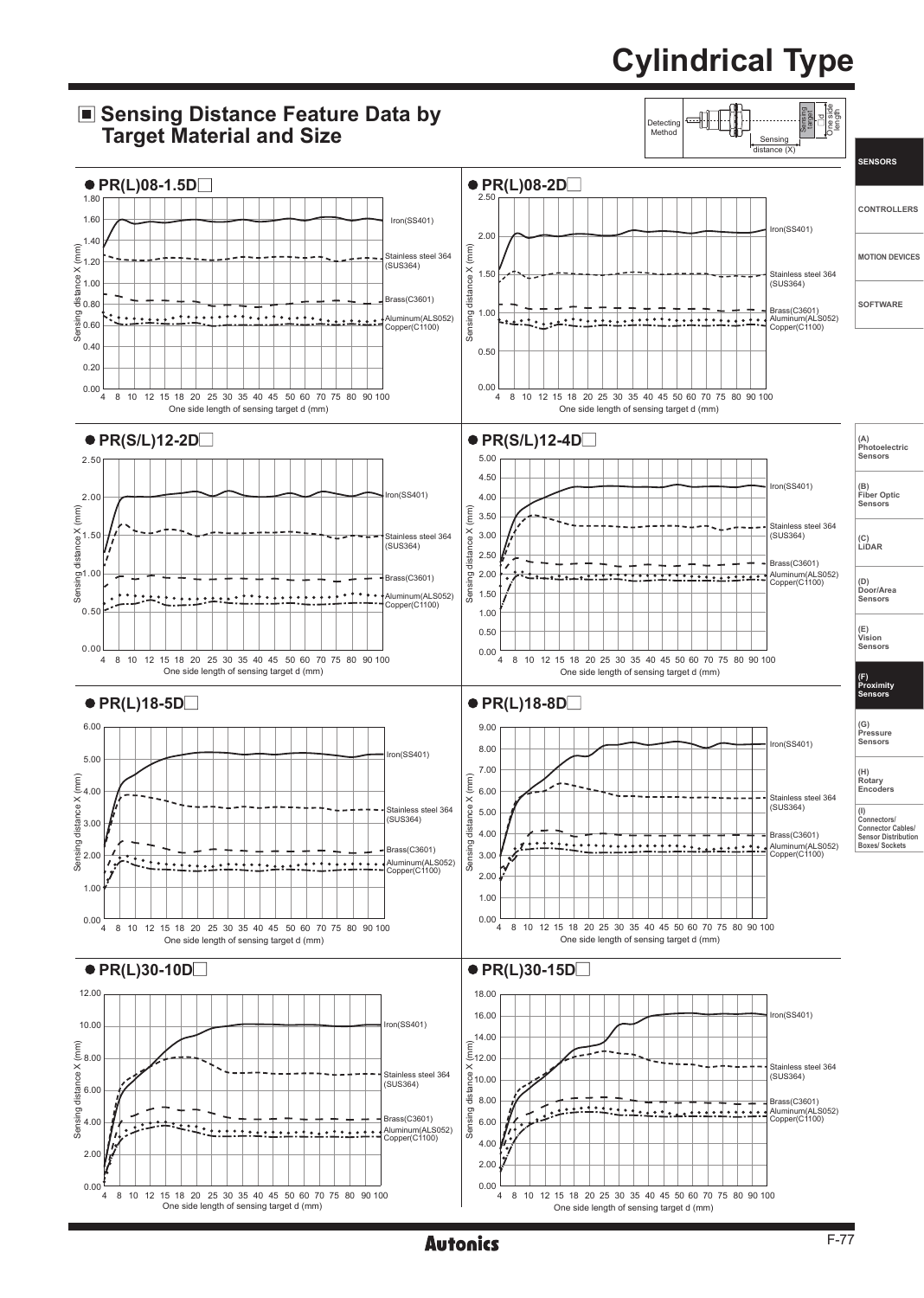